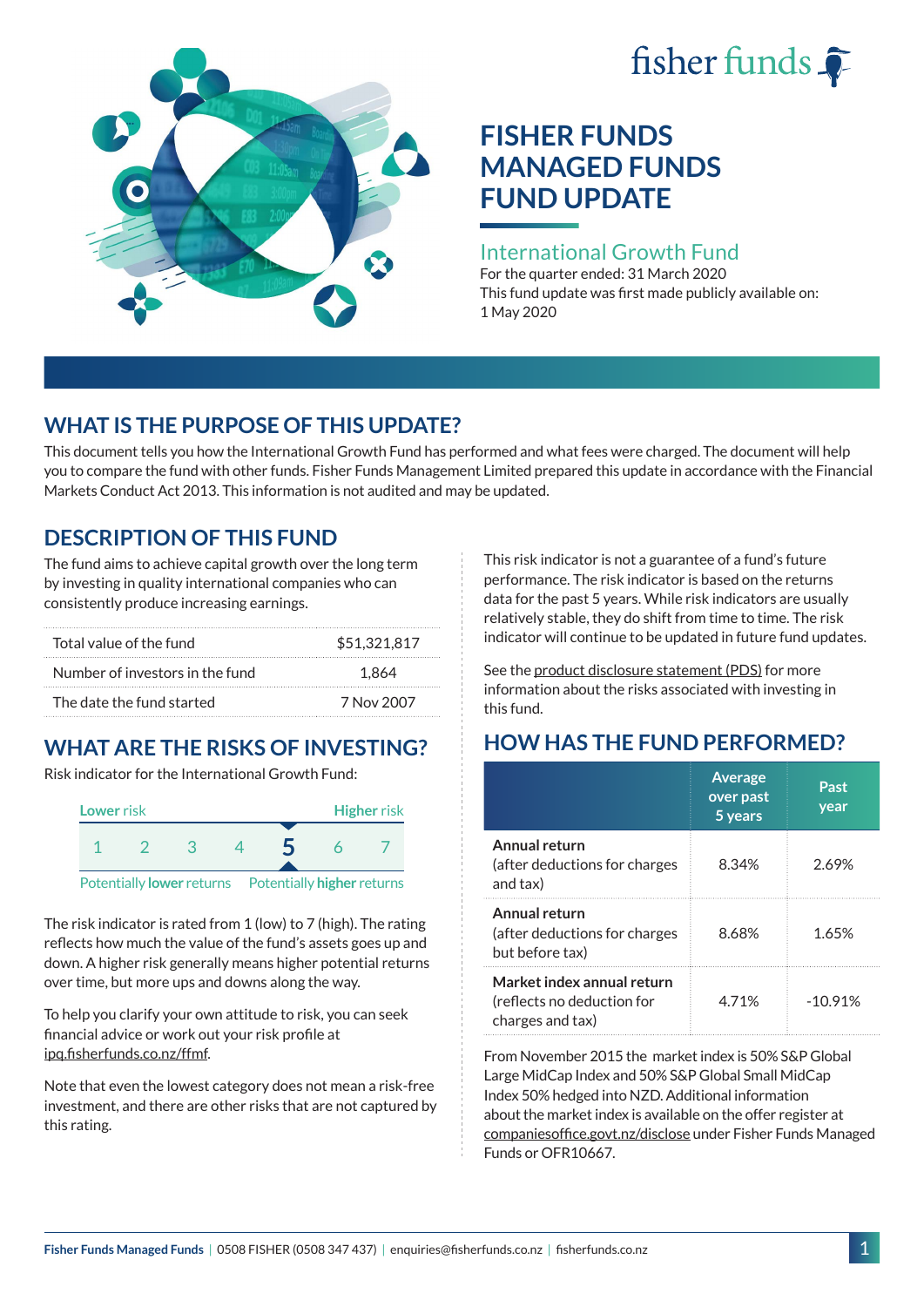# **ANNUAL RETURN GRAPH**



This shows the return after fund charges and tax for each of the last 10 years ending 31 March. The last bar shows the average annual return for the last 10 years, up to 31 March 2020.

**Important:** This does not tell you how the fund will perform in the future.

Returns in this update are after tax at the highest prescribed investor rate (PIR) of tax for an individual New Zealand resident. Your tax may be lower. The market index return reflects no deduction for charges and tax.

#### **WHAT FEES ARE INVESTORS CHARGED?**

Investors in the International Growth Fund are charged fund charges that include GST. In the year to 31 March 2019 these were:

|                                                | % of net asset value |
|------------------------------------------------|----------------------|
| <b>Total fund charges</b>                      | 2.30%                |
| Which are made up of:                          |                      |
| Total management and<br>administration charges | 1.44%                |
| Inding:                                        |                      |
| Manager's basic fee                            | 1.27%                |
| Other management and<br>administration charges | 0.17%                |
| Total performance-based fees <sup>1</sup>      | 0.86%                |

Small differences in fees and charges can have a big impact on your investment over the long term.

#### **EXAMPLE OF HOW THIS APPLIES TO AN INVESTOR**

Katie had \$10,000 in the fund at the start of the year and did not make any further contributions. At the end of the year, Katie received a return after fund charges were deducted of \$269 (that is 2.69% of her initial \$10,000). Katie did not pay other charges. This gives Katie a total return after tax of \$269 for the year.

# **WHAT DOES THE FUND INVEST IN?**

#### **Actual investment mix**

This shows the types of assets that the fund invests in.



#### **Target investment mix**

This shows the mix of assets that the fund generally intends to invest in.